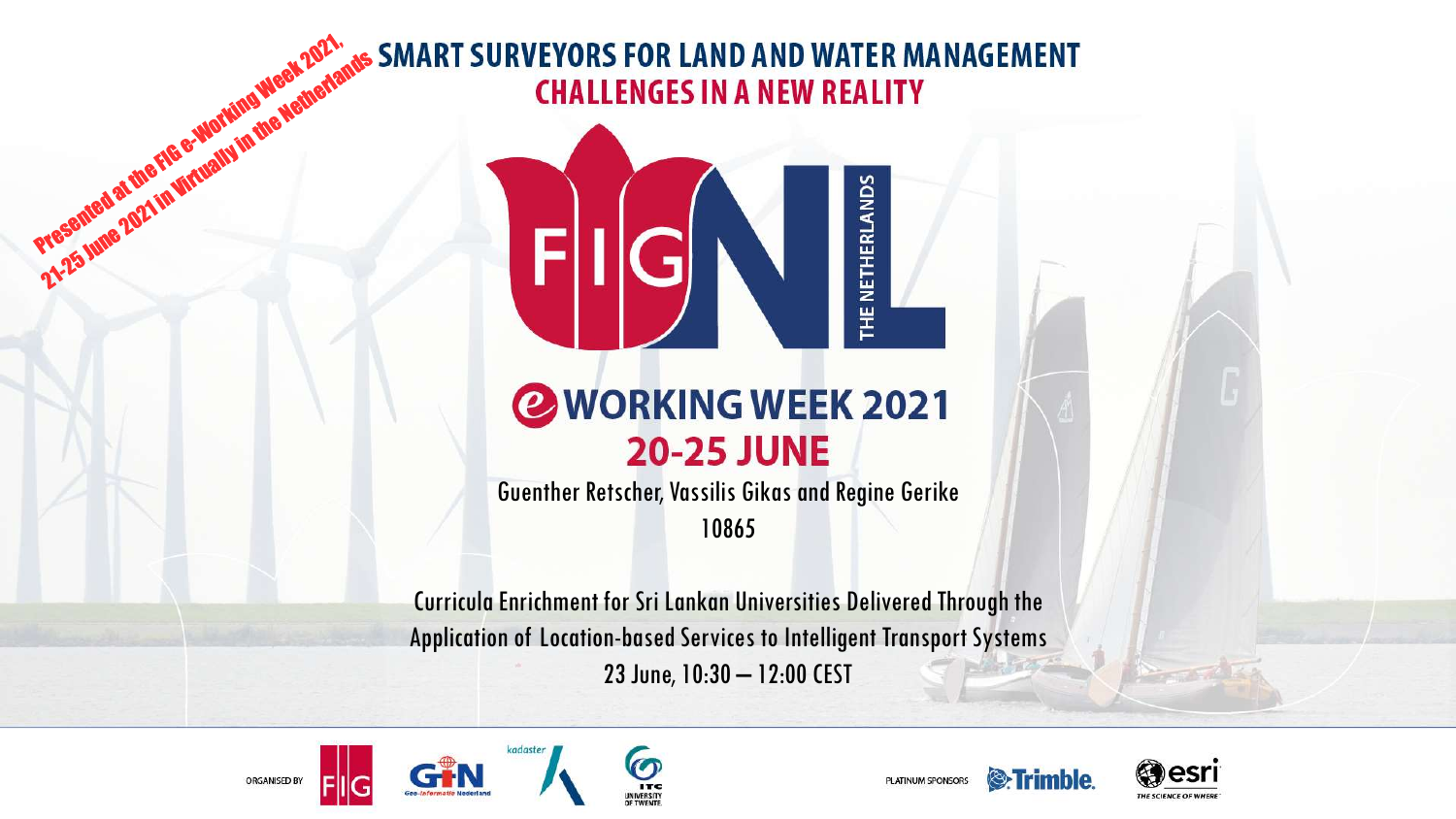

**SMART SURVEYORS FOR LAND AND WATER MANAGE. CHALLENGES IN A NEW REALITY** 

# Categories for Education in Geodesy and Transportation Science

- Understanding travel behavior
- Modelling transport
- Navigation and mobile guides
- Non-navigation assistive systems
- Optimization of traffic flows / transport demand management
- Location based gaming including fitness monitoring
- Other emerging applications such as advertisement, education, logistics goods transportation





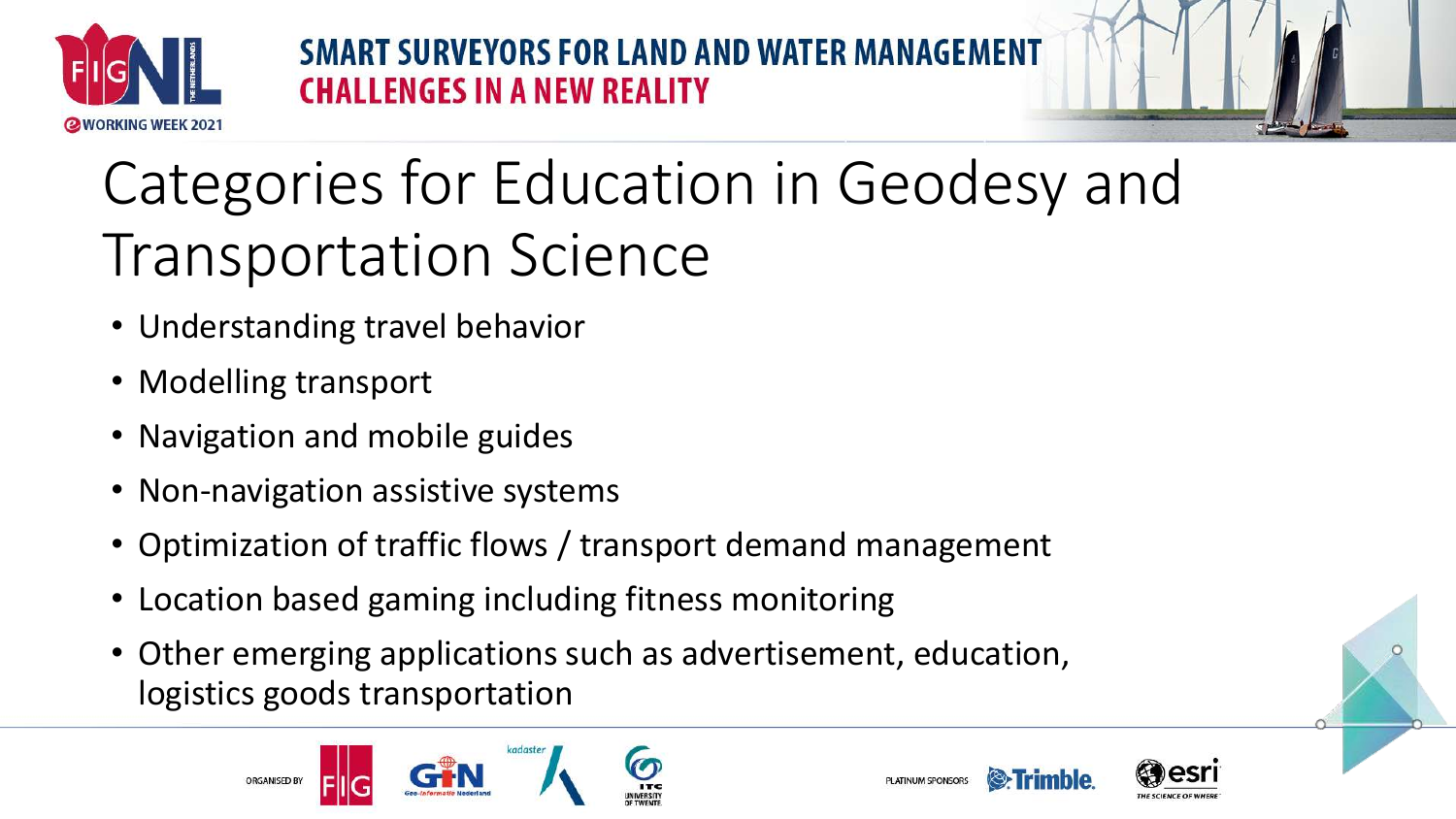

**SMART SURVEYORS FOR LAND AND WATER MAN CHALLENGES IN A NEW REALITY** 



# Train-the-teachers Courses

- Transportation system planning for smart cities
- Alternative PNT technologies
- Estimation theory and processing of spatial data
- Data and models in transportation
- Smartphone positioning techniques for in- and outdoor localization
- LBS and multi-media cartography





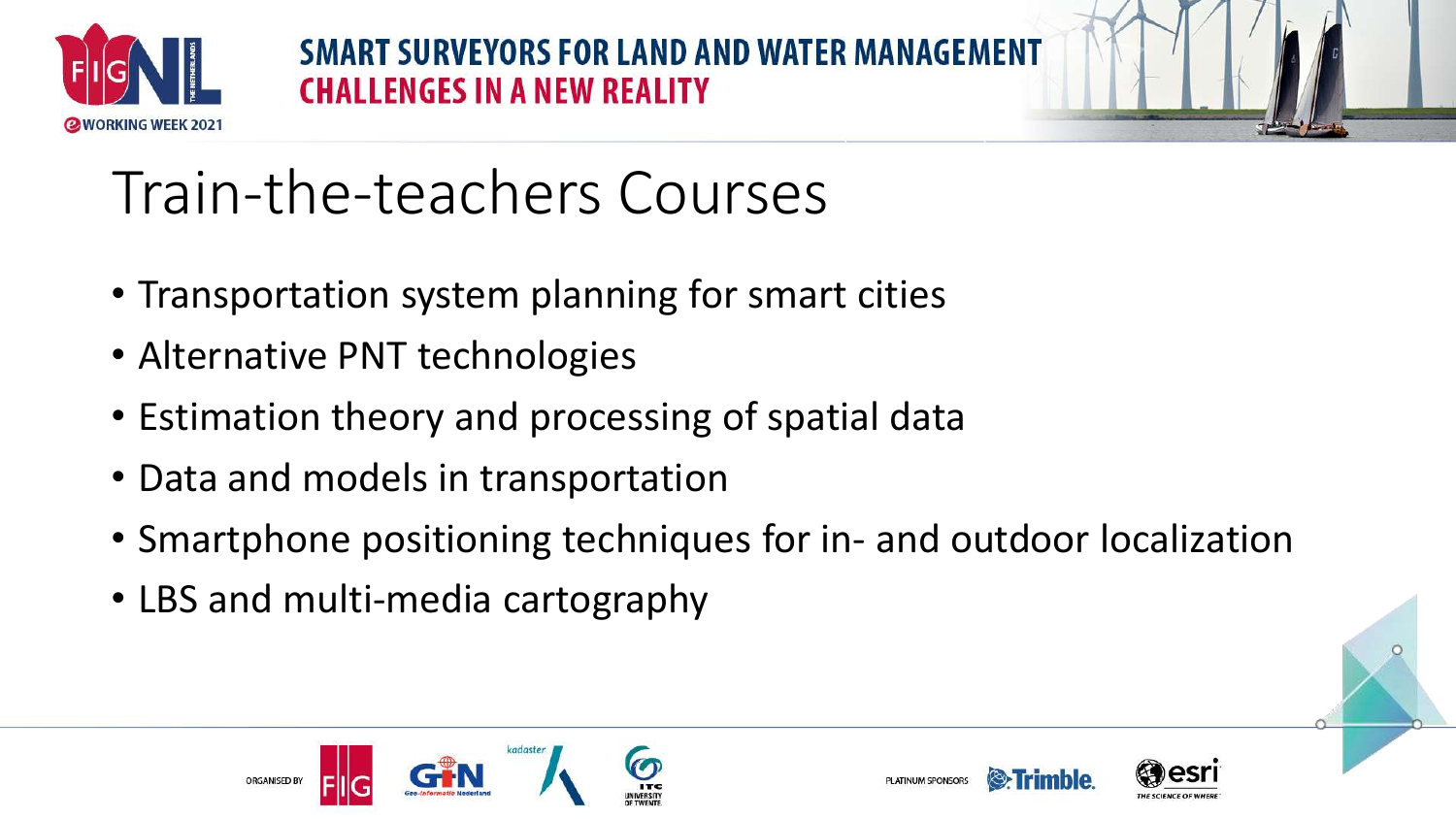

#### **SMART SURVEYORS FOR LAND AND WATER MANAO CHALLENGES IN A NEW REALITY**



## Innovation

- Integration of various aspects of LBS into ITS
- Higher level of interdisciplinarity
- Major aims in education in these domains include:
	- (1) Geomatics / Geodesy dealing with PNT and sensors
	- (2) LBS including cartography and GIS
	- (3) Smart transportation and mobility
- Focus on problem-based learning (PBL) and quality assurance (QA) in teaching







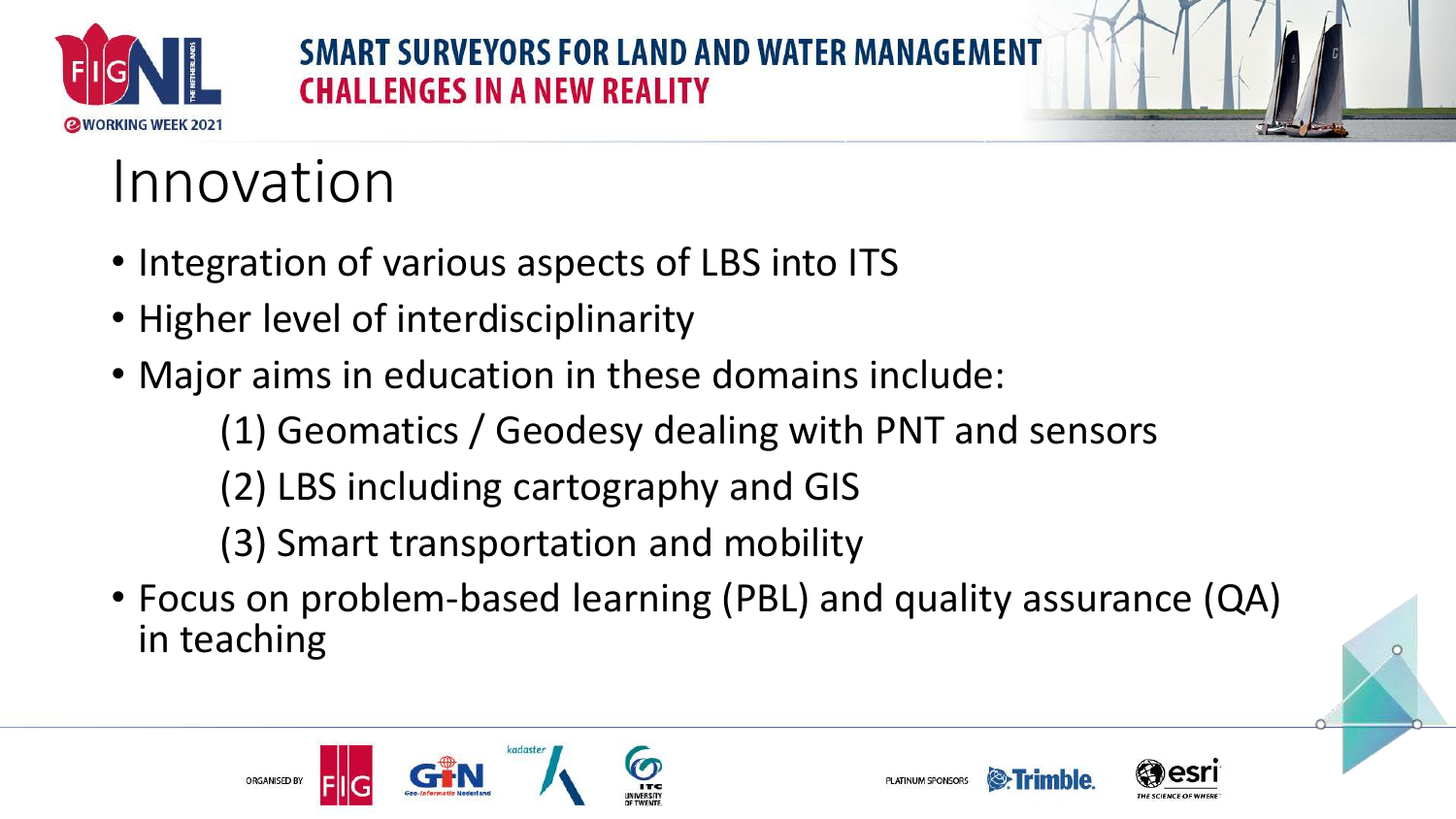

**SMART SURVEYORS FOR LAND AND WATER MANA CHALLENGES IN A NEW REALITY** 



- Project start with kick-off only virtual
- Virtual meeting was productive, but no personal contact between actors is problematic
- Workshops and train-the-teachers courses must be held mainly hybrid or virtual in dependence on covid-19 situation
- Student involvement and interaction with teachers critical
- But distance learning can bring the benefit for students to be able to participate in courses of other Universities more easily





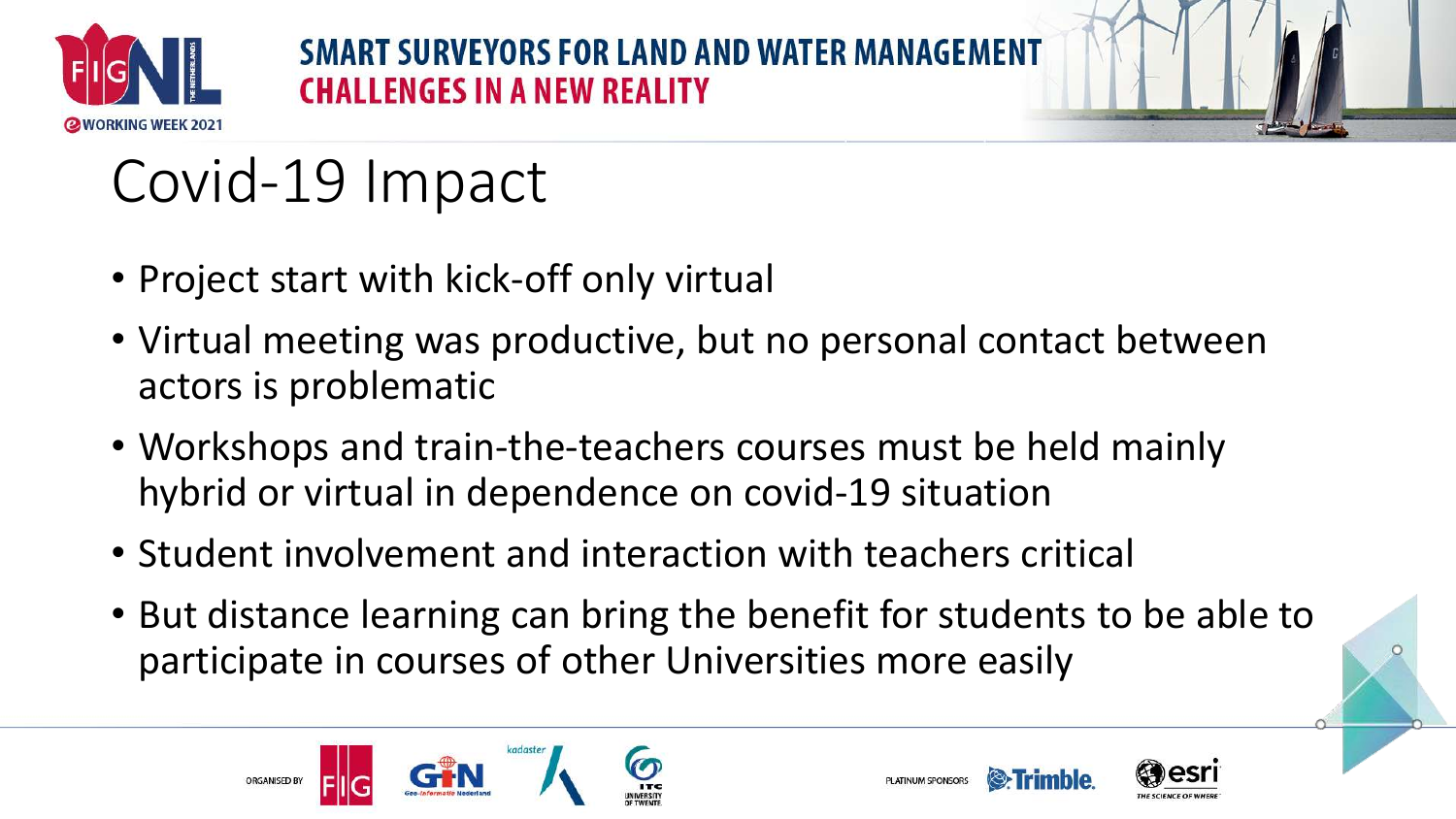

**SMART SURVEYORS FOR LAND AND WATER MANA CHALLENGES IN A NEW REALITY** 



### Lessions Learned

- Progress in blended learning expected
- Requirements for succesful implementation:
	- (1) Modernization or establishment of e-learning platforms at all participating Universities essential
	- (2) Purchase of equipment for better possibilities for livestreaming and video recording of lectures